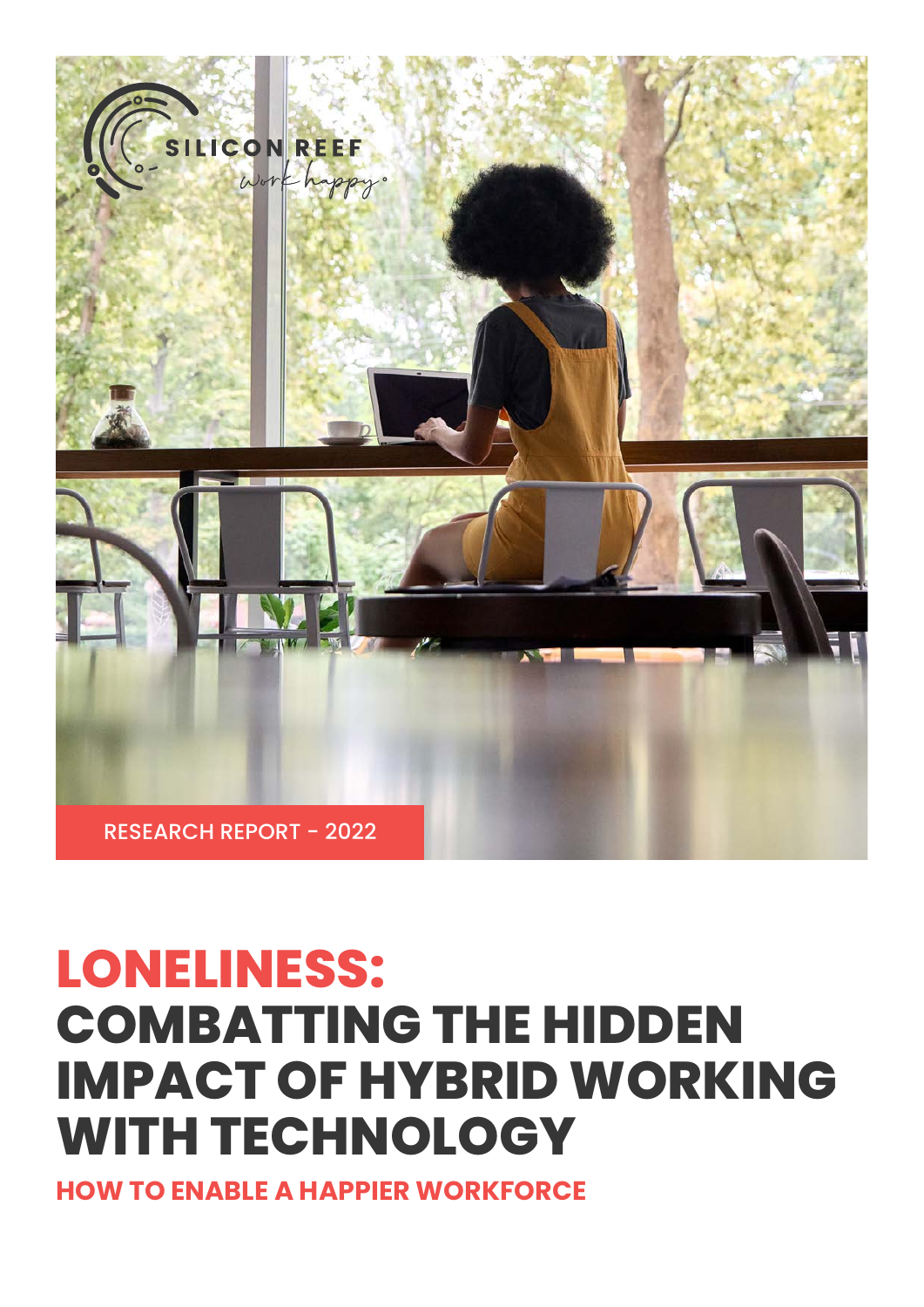### **A WORD FROM SILICON REEF**

We work with organisations to shape and improve their collaboration, productivity, employee engagement and wellbeing through technology. This helps them create a culture that enables employees to work happy.

Because happiness in the workplace is better for everyone: employees, customers and leaders. And it's better for organisations in general because happy workers are 13 per cent more productive, according to Oxford University research. That's why we're keen to understand what's making people unhappy. Since if we understand the problem, we're halfway to solving it.

#### **What would most help to improve the remote and hybrid working experience?**

#### **What are your favourite places to work that are not the home or the office?**





**Employers should do more to address loneliness among staff** 

| 44% | Opportunities for mental breaks and<br>support                  |
|-----|-----------------------------------------------------------------|
| 41% | More interaction with employees online<br>socially              |
| 32% | More opportunities for ad hoc<br>communications with colleagues |
| 32% | Better ways to share work and get feedback                      |

**NEITHER AGREE NOR DISAGREEE**





We're keen to do our bit to address this, offering technology to better connect people. Read on to find out what you can do to tackle the loneliness epidemic.

#### **Why did you choose to work outside of home or the office? 40%** To get away from distractions To separate home and work life **To stave off loneliness or a feeling of being hemmed in and constricted 28% 38%**

**26%** To feel connected to a community

#### **A QUICK SUMMARY**

**We asked office and flexible employees about their experience of working somewhere other than the office, the impact it had and what they'd like to see change for the better. The results were decisive. Here are some of the key findings.**

**What have you experienced when working somewhere other than the office?**

**What impact did this experience have on you?**



**17% A sense of being hemmed in or constricted**

**48% Disconnection from colleagues**

#### **49% Lack of motivation**

- **51%**
- **Harder to communicate with colleagues 46%**
- **Productivity was lower 42%**

"What's different about this research is that people now **recognise loneliness** as a problem and want employers to do more."

In this report, we've uncovered some of the negative emotions office and flexible workers are experiencing as they get used to hybrid models. The headline is that many people feel lonely when not in the office and the vast majority think action needs to be taken.

**Alex Graves, CEO, Silicon Reef**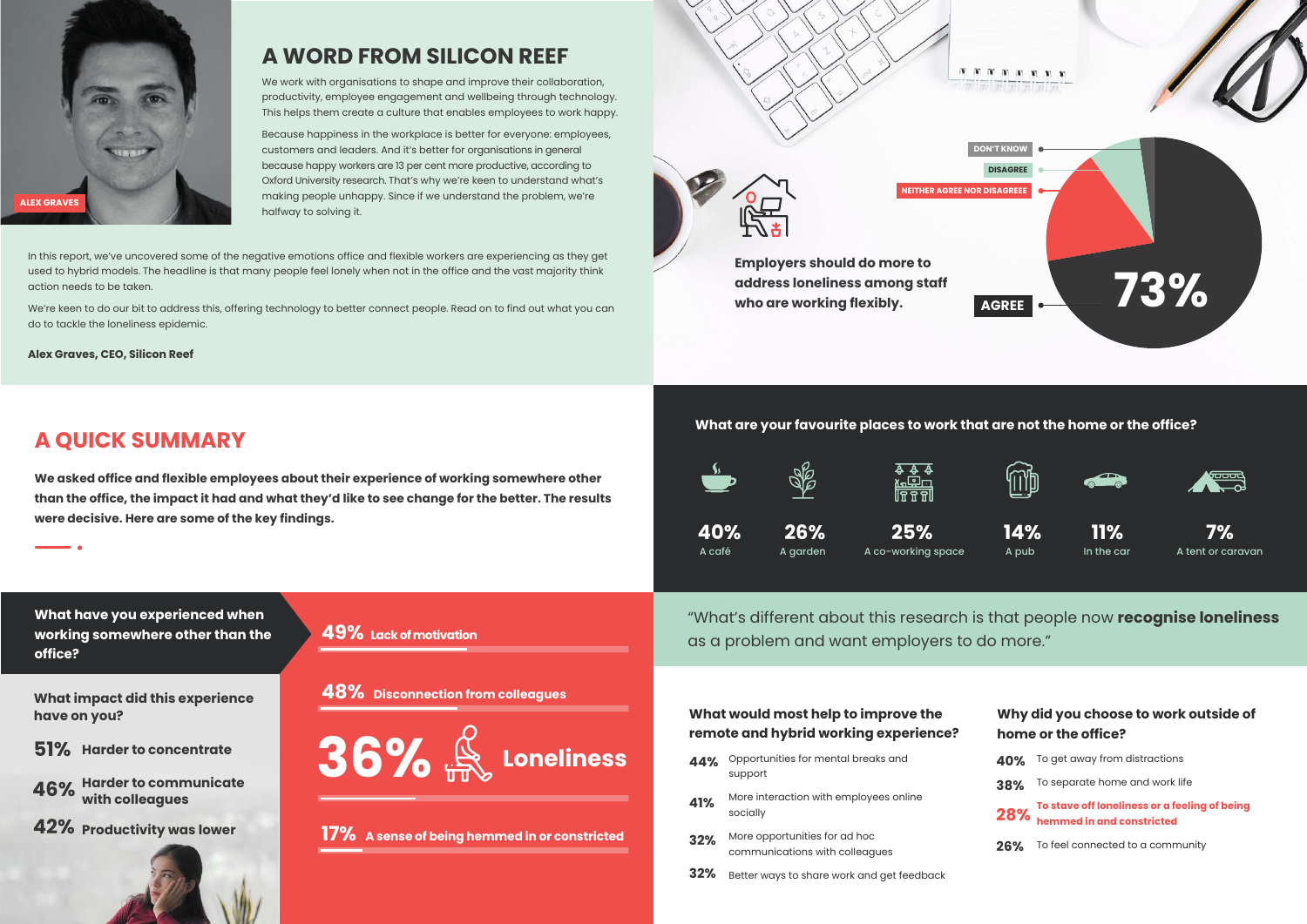## **OFFICE WORKERS CALL FOR ACTION ON THE LONELINESS EPIDEMIC**

What stands out of this research is that nearly three quarters **(73%)** of office workers are calling on employers to do more to address loneliness among staff who are working flexibly. They see it as the responsibility of leaders to take action, and believe this should include introducing opportunities for mental breaks and support **(44%)** and more social online interaction with employees **(41%)**.

Over a third **(36%)** of office workers have themselves experienced loneliness when working flexibly. Putting this in context, just **27%** of the UK population has contracted COVID at some point. While we can never compare the two, this illustrates that loneliness is at epidemic levels.

**Have you experienced loneliness when working somewhere other than the office?**

**SCOTLAND 33%**

> **LONDON 31%**



**SOUTH 38%** **MIDLANDS 41%**

**NI 54%**

> **NORTH 32%**



The issue gets even worse for younger age groups. Nearly twice the number of 18-34 year olds **(41%)** experienced loneliness compared those aged over 55 **(24%)**.

But loneliness isn't the only issue. Half of all workers felt either a lack of motivation **(49%)** or disconnection from colleagues **(48%)**. Just a quarter **(25%)** had felt none of the negative impacts they were questioned about. This has made it harder for them to concentrate **(51%)**, communicate with colleagues **(46%)** and reduced their sense of productivity **(42%)**.



"Two fifths of employees have taken to working in a location other than the office or at home at least once a month. Over a quarter do so to **stave off loneliness** or a feeling of being hemmed in and constricted."

## **TECHNOLOGY NEEDS TO IMPROVE**

With people taking matters into their own hands to address their loneliness, many also feel technology is still lagging behind. Half **(50%)** believe some aspects of remote and hybrid working were introduced hastily and need to change.

Specifically, workers want better ways to message and feel engaged with their team **(29%)**, better ways to join meetings remotely without interruptions **(19%)** and better ways to share documents quickly and securely **(17%)**. Just **10%** of respondents felt none of the technology options put to them would help.

## **THE RISE OF THE "THIRD WORKPLACE" TO STAVE OFF LONELINESS**

In this context, two fifths **(40%)** of employees have taken to working in a location other than the office or at home at least once a month – with most **(29%)** opting to do so at least once a week. Over a quarter **(28%)** say they opt for a "third workplace" to stave off loneliness or a feeling of being hemmed in and constricted.

Interestingly, cafes and gardens are more popular than co-working spaces. Many people chose unusual places. This included pubs **(14%)** cars **(11%)** and even in a tent or caravan **(7%)**.